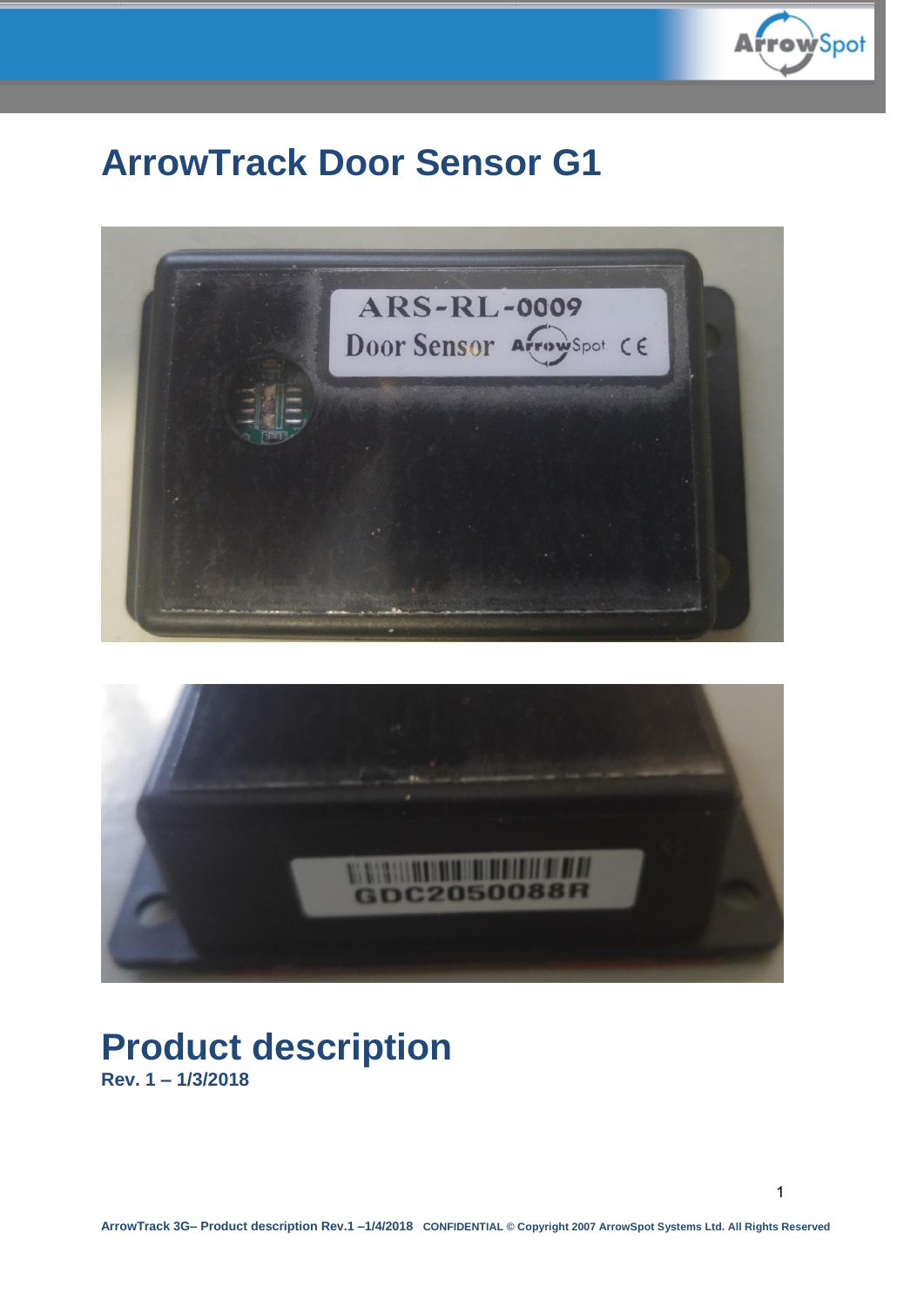

#### **1. Overview**

The ArrowTrack Door Sensor is a RF device. Based on RF 433 module.

## **2. Hardware Interface Description**

#### **2.1 Main features of the EZ-RA**

| <b>Feature</b>                                | Implementation                                                                |
|-----------------------------------------------|-------------------------------------------------------------------------------|
| Light sensor                                  | Integrated Digital Light Sensor with interrupt INTERSIL<br>ISL29035           |
| Incorporates Telit LE50<br>RF Frequency bands | The Telit module handles all RF processing<br>RF-433MHz (Frequency 433.2 MHz) |
| Antenna                                       | RF: Rainsun                                                                   |
| Battery                                       | 3.6 V AA Battery: Tadiran 5903 (none rechargeable)                            |

### **3. Mechanical Characteristics**

#### **3.1 General mechanical description**

| Weight                                               | 50 <sub>g</sub>                |
|------------------------------------------------------|--------------------------------|
| Dimensions (max) L x W x H $\mid$ 65mm x 38mm x 20mm |                                |
| Case material                                        | Nylon 70% + 30% Glass- Fabrics |

#### **3.2 Environmental requirements**

| Operating temperature range | -40 $^{\circ}$ C to +80 $^{\circ}$ C |
|-----------------------------|--------------------------------------|
| Humidity                    | 5% - 85%                             |

#### **3.3 Protection class**

IP40 Avoid exposing the Terminal to liquid or moisture.

#### **3.4 RoHS compliance**

All hardware components are fully compliant with the EU RoHS and WEEE Directives.

#### **3.5 Certification**

FCC ID: 2ANZWARSRL0009 CE